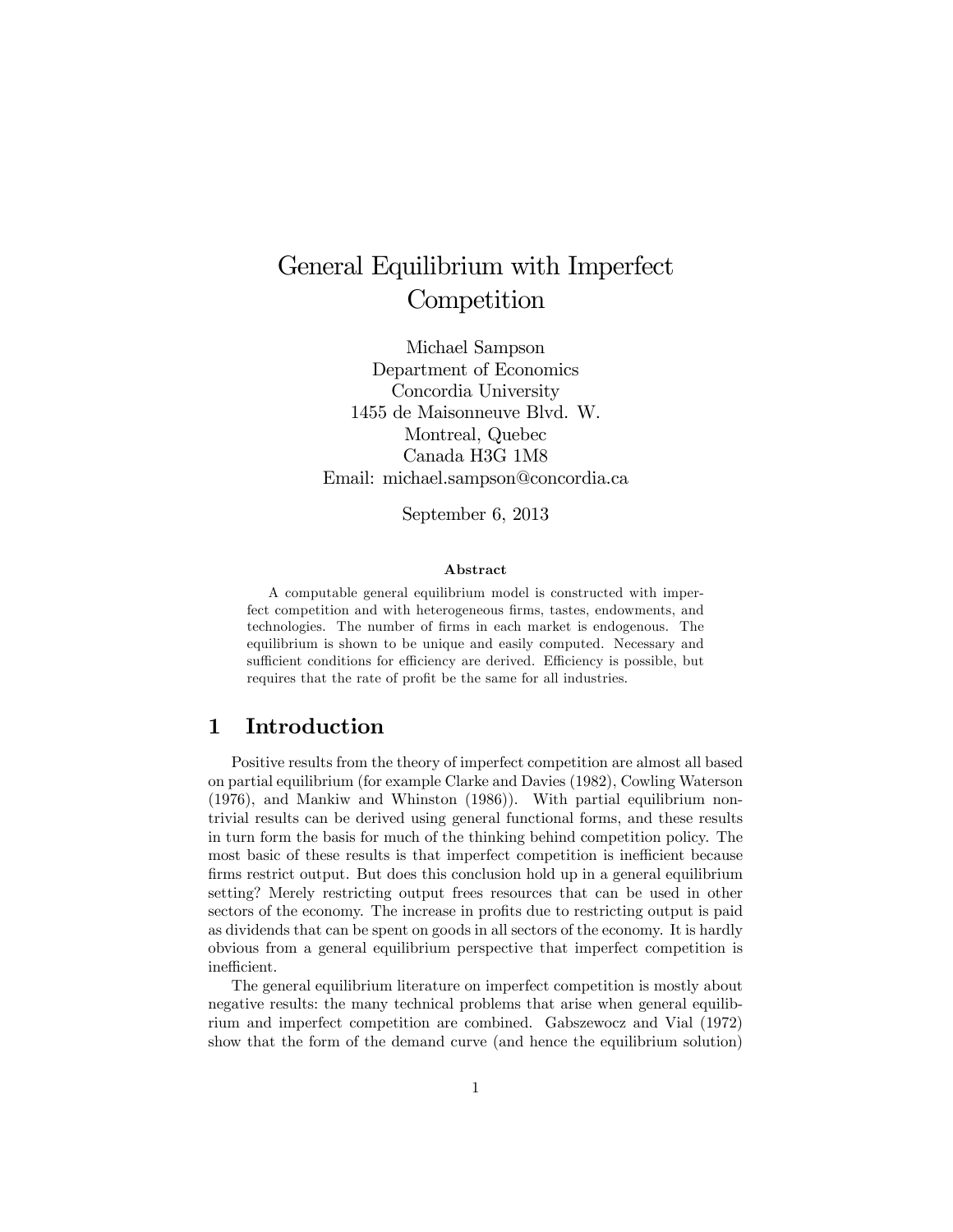depends on the choice of numeraire. Firms pay profits to households in the form of dividends, which in turn affects the demand curve, the so-called Ford effect, and this must be accounted for when the Örm makes its decisions. In a general equilibrium setting a firm must not only take into account the rivals within its own industry, but also all Örms in all other industries. Imperfect competition, as noted by Arrow (1986), becomes an intractable mega-game where every agent in the economy has to take into account the effect of its actions on all other agents in the economy. From such intractable complexity it is difficult to even prove the existence of an equilibrium, let alone determine whether the equilibrium is efficient or not. (See Bonanno (1990) for a detailed survey.)

In this paper we derive positive results using general equilibrium. We construct a computable general equilibrium model with imperfect competition. We prove that the equilibrium exists, is unique, and we derive necessary and sufficient conditions for the equilibrium to be efficient. We allow unrestricted heterogeneity, within the assumed functional forms, in household endowments, equity ownership, and utility. We assume constant returns to scale, but otherwise allow unrestricted heterogeneity in the production function parameters across industries. Free entry is allowed, so that the number of firms in each industry is determined endogenously.

When this is done it turns out that the idea that imperfect competition is inefficient because firms restrict output is actually wrong. Given the right conditions imperfect competition can be efficient, and the paper derives the conditions under which this occurs. Even when imperfect competition is inefficient it is not because firms restrict output. Instead it is either because imperfect competition allows inefficient firms to operate, or because there are differential rates of profit across industries. Differential rates of profit create inefficiencies in a manner almost identical to the way that differential tax rates are inefficient in the optimal taxation literature. Efficiency requires a uniform rate of profit across industries, just as efficient taxation requires a uniform rate of taxation, as in Atkinson and Stiglitz (1976). This points to the possibility that insights in the optimal taxation literature could be used to construct an optimal competition policy literature.

### 2 The Model

Consider an economy with a finite set of households  $\mathcal{H} = \{1, \ldots, H\}$  indexed by i, a finite set of goods  $\mathcal{G} = \{1, \ldots, G\}$  indexed by j, and a finite set of factors of production  $\mathcal{F} = \{1, \ldots, F\}$  indexed by l. The total amount of the good produced in industry  $j \in \mathcal{G}$  is  $Q_j$ , with a finite set of potential firms  $\mathcal{N}_j = \{1, \ldots, N_j\}$ indexed by m, and where  $N_j > 1$ . Income of household  $i \in \mathcal{H}$  is  $y_i$ , and the total amount of factor  $l \in \mathcal{F}$  is  $E_l$ , which we normalize so that  $E_l \equiv 1$  for all  $l \in \mathcal{F}$ . The price of good  $j \in \mathcal{G}$  is  $p_j$ , and the price of factor  $l \in \mathcal{F}$  is  $\omega_l$ . The value of production in industry j is  $v_j \equiv p_j Q_j$ . Define the  $1 \times G$  vector  $v \equiv [v_j]$ , the  $1 \times F$  vector  $\omega \equiv [\omega_l]$ , and let  $\iota_n = [1]$  be an  $n \times 1$  vector of ones. We normalize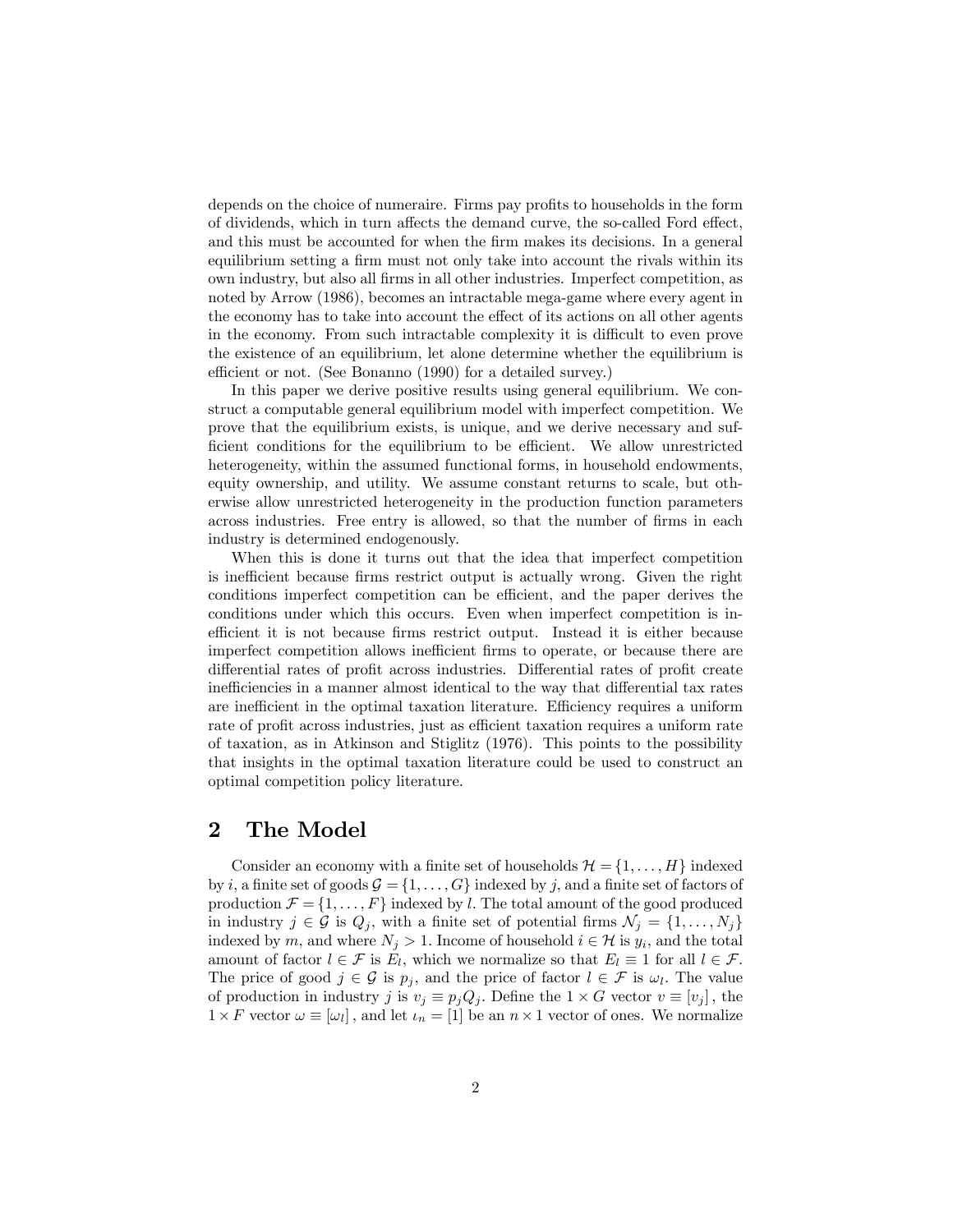prices so that the total value of all goods produced is one or

$$
v \iota_G = 1. \tag{1}
$$

Let  $Q_{ij}$  be household i's demand for good j with Cobb-Douglas utility function

$$
U_i = \sum_{j=1}^{G} \alpha_{ij} \ln(Q_{ij}) \text{ with } \alpha_{ij} > 0 \text{ and } \sum_{j=1}^{G} \alpha_{ij} = 1.
$$
 (2)

The  $H \times G$  matrix  $A \equiv [\alpha_{ij}]$  is a stochastic matrix, that is the elements are positive with rows that sum to one as

$$
A\iota_G = \iota_H. \tag{3}
$$

Household *i* has an endowment  $E_{li} > 0$  of factor *l*. From  $\sum_{i=1}^{H} E_{li} = E_l = 1$  it follows that the  $F \times H$  matrix  $E \equiv [E_{li}]$  is a stochastic matrix or

$$
E \iota_H = \iota_F. \tag{4}
$$

Income  $y_i$  of household i consists of factor income  $\sum_{l=1}^{F} \omega_l E_{li}$  and dividend income  $\delta_i$ . Each household is endowed with an exogenous share  $\mu_{ji} (m) \geq 0$  of the profits of firm  $m \in \mathcal{N}_j$  with  $\sum_{i=1}^H \mu_{ji} (m) = 1$ . If  $\pi_j (m)$  is the profits of firm  $m$  in industry  $j$ , then

$$
\delta_{i} = \sum_{j=1}^{G} \sum_{m=1}^{N_{j}} \mu_{ji}(m) \pi_{j}(m).
$$

Let  $y \equiv [y_i]$  and  $\delta = [\delta_i]$  be the  $1 \times H$  vectors of household income and household dividend income. We then have

$$
y = \omega E + \delta. \tag{5}
$$

Households are price takers so that utility maximization gives  $Q_{ij} = \frac{y_i \alpha_{ij}}{p_i}$  $p_j$ or  $p_j Q_{ij} = y_i \alpha_{ij}$ . Summing over i and using  $\sum_{i=1}^{H} Q_{ij} = Q_j$  yields

$$
v = yA.\t\t(6)
$$

From  $A_{\iota} = \iota_H$  and  $\nu_{\iota} = 1$  it follows that  $y_{\iota} = 1$ .

#### 2.1 Firms

Production of firm  $m \in \mathcal{N}_j$  in industry  $j \in \mathcal{G}$  is  $Q_j(m)$  with market share  $s_j(m) \equiv \frac{Q_j(m)}{Q_j}$  $\frac{j(m)}{Q_j}$ . Firms in each industry differ according to an efficiency parameter  $\Gamma_j(m) > 0$  with a constant returns to scale Cobb-Douglas production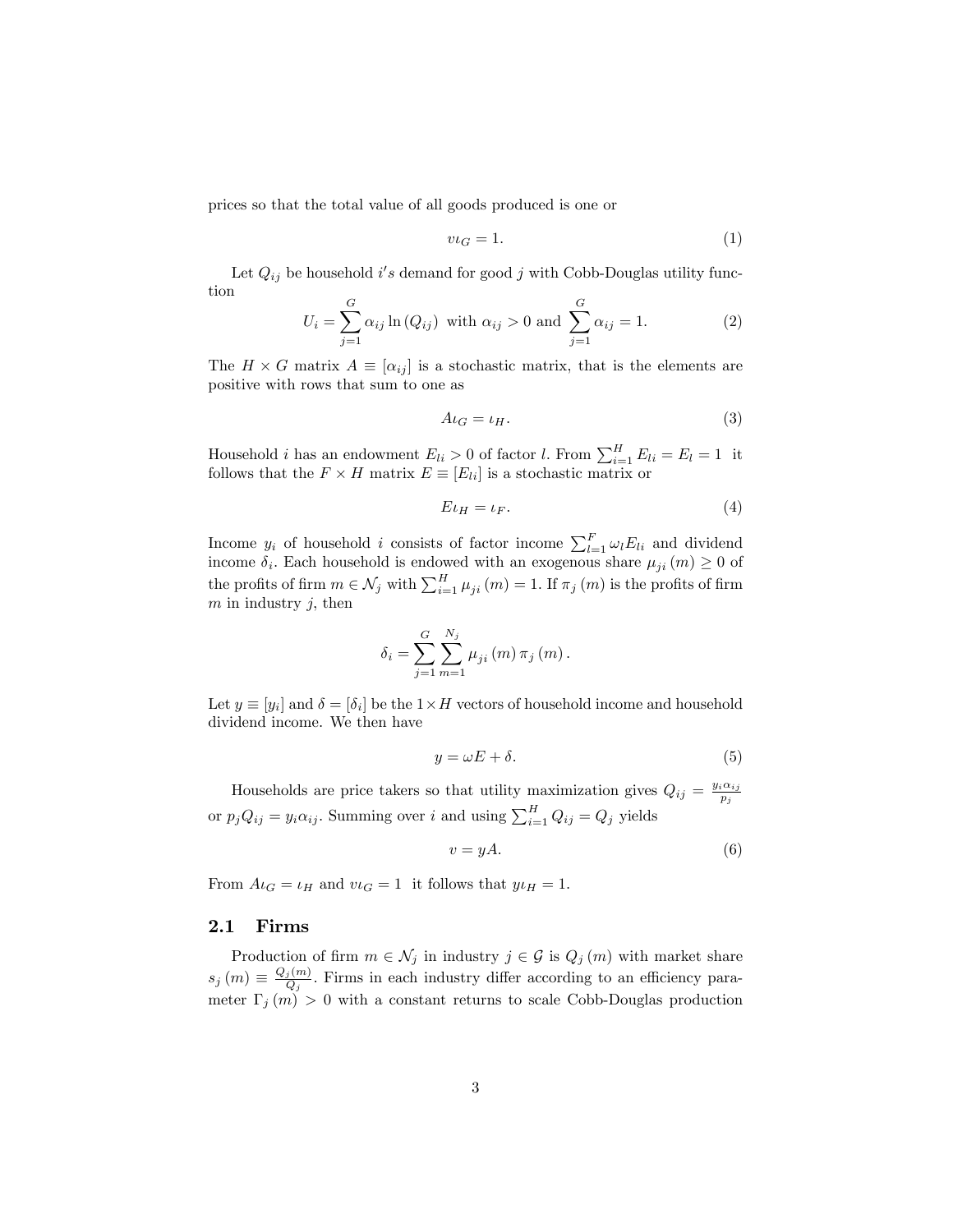function

$$
Q_j(m) = \frac{1}{\Gamma_j(m)} \prod_{l=1}^{F} K_{jl}(m)^{\beta_{jl}} \text{ with } \beta_{jl} > 0 \text{ and } \sum_{l=1}^{F} \beta_{jl} = 1 \text{ for } m \in \mathcal{N}_j
$$

where  $K_{il}(m)$  is the amount of factor l used by firm m in industry j. Firms are assumed to be competitive in factor markets so that firm  $m's$  cost function is

$$
C_j(m) = \Gamma_j(m) Q_j(m) \prod_{l=1}^F \left(\frac{\omega_l}{\beta_{jl}}\right)^{\beta_{jl}}.\tag{7}
$$

Define the  $G \times F$  matrix  $B \equiv [\beta_{jl}]$ . Since there are constant returns to scale the matrix  $B$  is a stochastic matrix as

$$
B\iota_F = \iota_G. \tag{8}
$$

We assume that firms are ordered from most to least efficient as

$$
0 < \Gamma_j(1) \leq \Gamma_j(2) \leq \cdots \leq \Gamma_j(N_j).
$$

Let  $N_j^+$  be the number of firms in industry  $j \in \mathcal{G}$  that produce positive output (i.e.,  $Q_j(m) > 0$ ), and let  $\mathcal{N}_j^+ \equiv \{m | Q_j(m) > 0\}$  be the set of these firms. There is free entry so that  $N_j^+$  is determined endogenously; that is each of the  $N_j$  firms decides whether to enter with  $Q_j (m) > 0$  or not to enter with  $Q_j(m) = 0.$ 

We will see that  $N_j^+$  is determined by the relative efficiencies of the marginal and average firms. For any given  $n$  and

$$
\Gamma_{j}\left(1\right) \leq \Gamma_{j}\left(2\right) \leq \cdots \leq \Gamma_{j}\left(n\right)
$$

we define  $\Gamma_j(n)$  as the efficiency of the marginal firm and  $\overline{\Gamma}_j(n)$  as the efficiency of the average firm. It will be convenient to use  $n-1$  instead of the conventional *n* in the denominator of  $\bar{\Gamma}_j(n)$  as

$$
\bar{\Gamma}_{j}(n) \equiv \frac{1}{n-1} \sum_{m=1}^{n} \Gamma_{j}(m).
$$

We define  $\Gamma_j^* \equiv \Gamma_j(1)$  as the efficiency parameter of the most efficient firms,  $\mathcal{N}_{j}^{*} = \{m|\Gamma_{j}(m) = \Gamma_{j}^{*}\}\$ as the set of efficient firms,  $N_{j}^{*}$  as the number of efficient firms, and  $s_j^* \equiv \sum_{m \in \mathcal{N}_j^*} s_j(m)$  as the market share of the efficient firms.

Since  $v_j \equiv p_j Q_j$ , the industry inverse demand curve is

$$
p_j = \frac{v_j}{Q_j} = \frac{v_j}{\sum_{m=1}^{N_j} Q_j(m)}.
$$
\n(9)

We assume that each firm in industry  $j$  facing (9) adopts Cournot behavior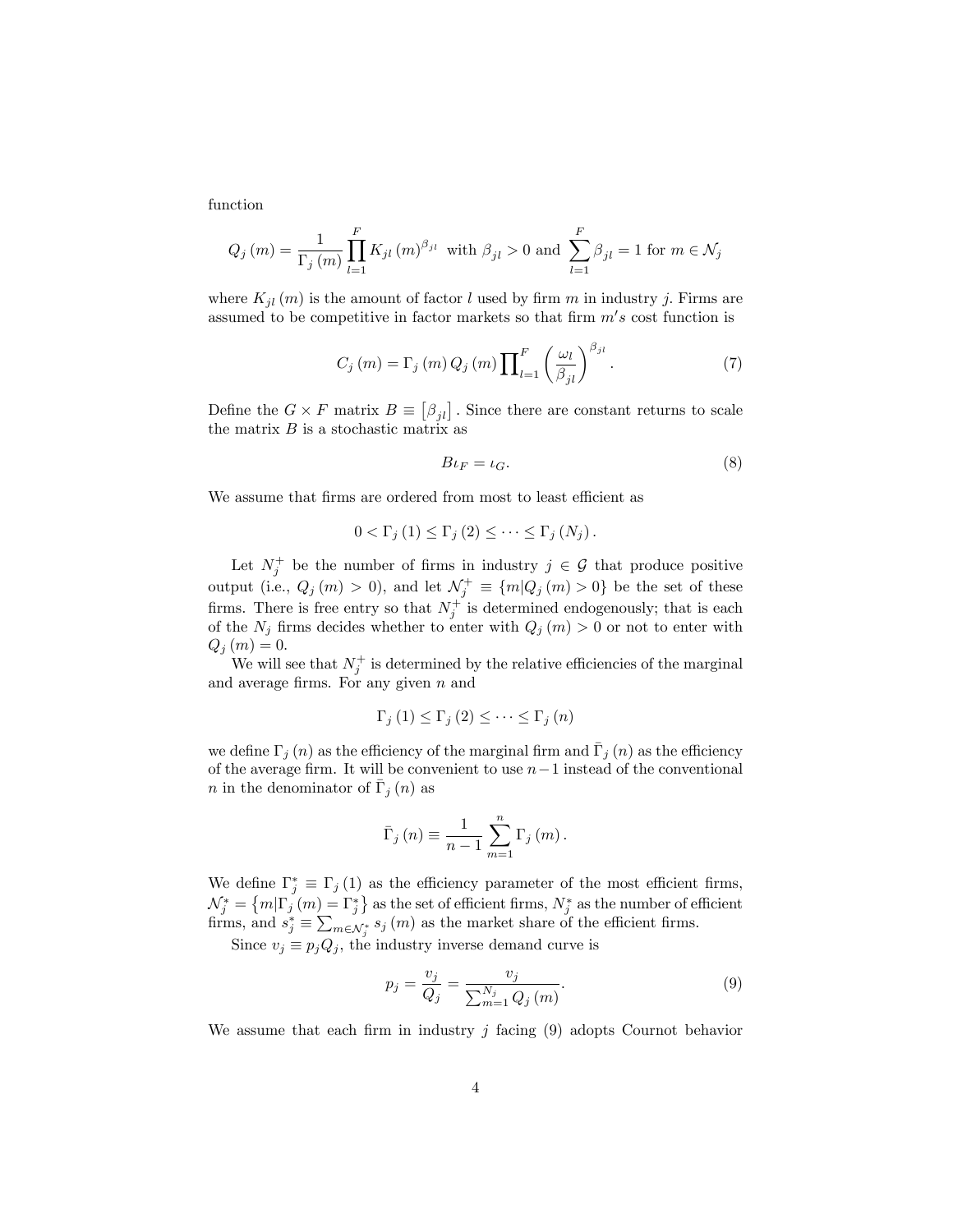because of the presence of their rivals' output  $Q_j = \sum_{m=1}^{N_j} Q_j(m)$  in the denominator. Since  $\sum_{j=1}^{G} v_j = 1$ , the numerator  $v_j$  in (9) is industry j's share of total income  $Y = 1$ . Rather than being price-takers as in the competitive case, we assume that firms are industry-share takers; that is they treat  $v_j$  in (9) as being independent of their actions.

**Industry-Share taking Assumption:** For all  $j \in \mathcal{G}$ , firms treat  $v_j$  in (9) as being independent of their actions.

This assumption is a natural one to make in a Cobb-Douglas setting. It allows non-competitive behavior without creating the intractable general equilibrium problems discussed in the introduction. Effectively it provides a cut (as does the partial equilibrium assumption) between firms' actions within an industry and what happens outside that industry, so that a firm in industry  $j$ need only worry about its rivals in industry  $j$ , and not firms in other industries.

Clearly one needs to assume some cut somewhere if one wants to obtain positive results. Indeed not to assume any such cut is highly unrealistic since effectively each firm and household would have to take into account the effect of its actions on all other firms and all other households in the entire world. One can imagine leather manufacturers in Argentina competing with each other, but they surely do not compete with milk producers in India.

Since  $p_j \equiv \frac{v_j}{Q_j}$  $\frac{v_j}{Q_j}$  with  $v_j$  fixed, profits for firm m are

$$
\pi_j(m) = \frac{v_j}{\sum_{m=1}^{N_j} Q_j(m)} Q_j(m) - \Gamma_j(m) Q_j(m) \prod_{l=1}^F \left(\frac{\omega_l}{\beta_{jl}}\right)^{\beta_{jl}} \text{ for } m \in \mathcal{N}_j. \tag{10}
$$

We have

$$
\frac{\partial \pi_j(m)}{\partial Q_j(m)} = \frac{v_j}{Q_j} \left( 1 - \frac{Q_j(m)}{Q_j} \right) - \Gamma_j(m) \prod_{l=1}^F \left( \frac{\omega_l}{\beta_{jl}} \right)^{\beta_{jl}}
$$

It is easily verified that  $\frac{\partial^2 \pi_j(m)}{\partial Q_l(m)^2}$  $\frac{\partial \pi_j(m)}{\partial Q_j(m)^2}$  < 0, so  $\pi_j(m)$  is a strictly concave function of  $Q_i(m)$ , and hence any solution to the first-order condition with  $Q_i(m) > 0$  is a global maximum. From the first-order conditions we have

$$
\frac{v_j}{Q_j} \left( 1 - \frac{Q_j(m)}{Q_j} \right) = \Gamma_j(m) \prod_{l=1}^F \left( \frac{\omega_l}{\beta_{jl}} \right)^{\beta_{jl}} \text{for } m \in \mathcal{N}_j^+.
$$
 (11)

Summing over  $m \in \mathcal{N}_j^+$  yields

$$
\prod_{l=1}^{F} \left(\frac{\omega_l}{\beta_{jl}}\right)^{\beta_{jl}} = \frac{1}{\bar{\Gamma}_j \left(N_j^+\right)} \frac{v_j}{Q_j}.\tag{12}
$$

: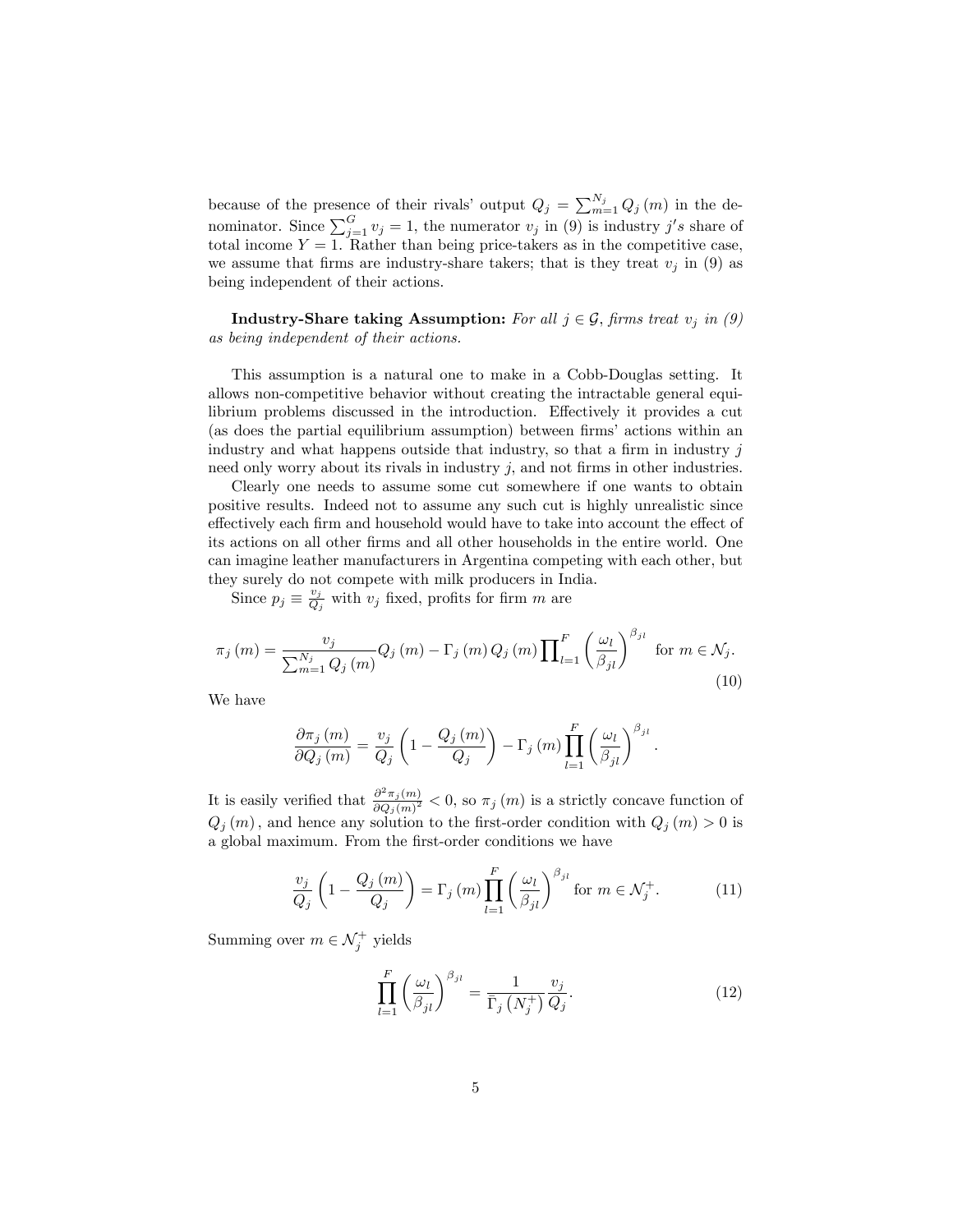Putting  $(12)$  in  $(10)$  and  $(11)$  yields profits

$$
\pi_j(m) = v_j \frac{Q_j(m)}{Q_j} \left( 1 - \frac{\Gamma_j(m)}{\overline{\Gamma}_j(N_j^+)} \right) \text{ for } m \in \mathcal{N}_j^+ \tag{13}
$$

and market shares

$$
s_j(m) = 1 - \frac{\Gamma_j(m)}{\overline{\Gamma}_j(N_j^+)} \text{ for } m \in \mathcal{N}_j^+.
$$
 (14)

From  $(14)$  it follows that the more efficient a firm is, the larger is its market share.

For any solution with a given  $N_j^+$  to be a Nash equilibrium it must be that  $s_j(m) > 0$  for all  $m \in \mathcal{N}_j^+$ , or equivalently  $\Gamma_j(N_j^+) < \bar{\Gamma}_j(N_j^+)$ . As well no firm with  $m \notin \mathcal{N}_j^+$  should have an incentive to enter. From (13) this will be satisfied if

$$
\Gamma_j(m) \ge \bar{\Gamma}_j\left(N_j^+\right) \text{ for } m \notin \mathcal{N}_j^+
$$

in which case  $Q_j(m) = 0$  for  $m \notin \mathcal{N}_j^+$  maximizes profits.

In the Appendix we prove two lemmas given below. The two lemmas show that  $\Gamma_j(n)$  and  $\overline{\Gamma}_j(n)$  have a conventional marginal-average relationship as shown in the Figure 1 below.



**Lemma 1** If  $\Gamma_j(n) < \overline{\Gamma}_j(n)$  for  $n \geq 2$ , then for all  $2 \leq m \leq n$  $\Gamma_j (m) < \bar{\Gamma}_j (m)$  and  $\bar{\Gamma}_j (m) < \bar{\Gamma}_j (m - 1)$ .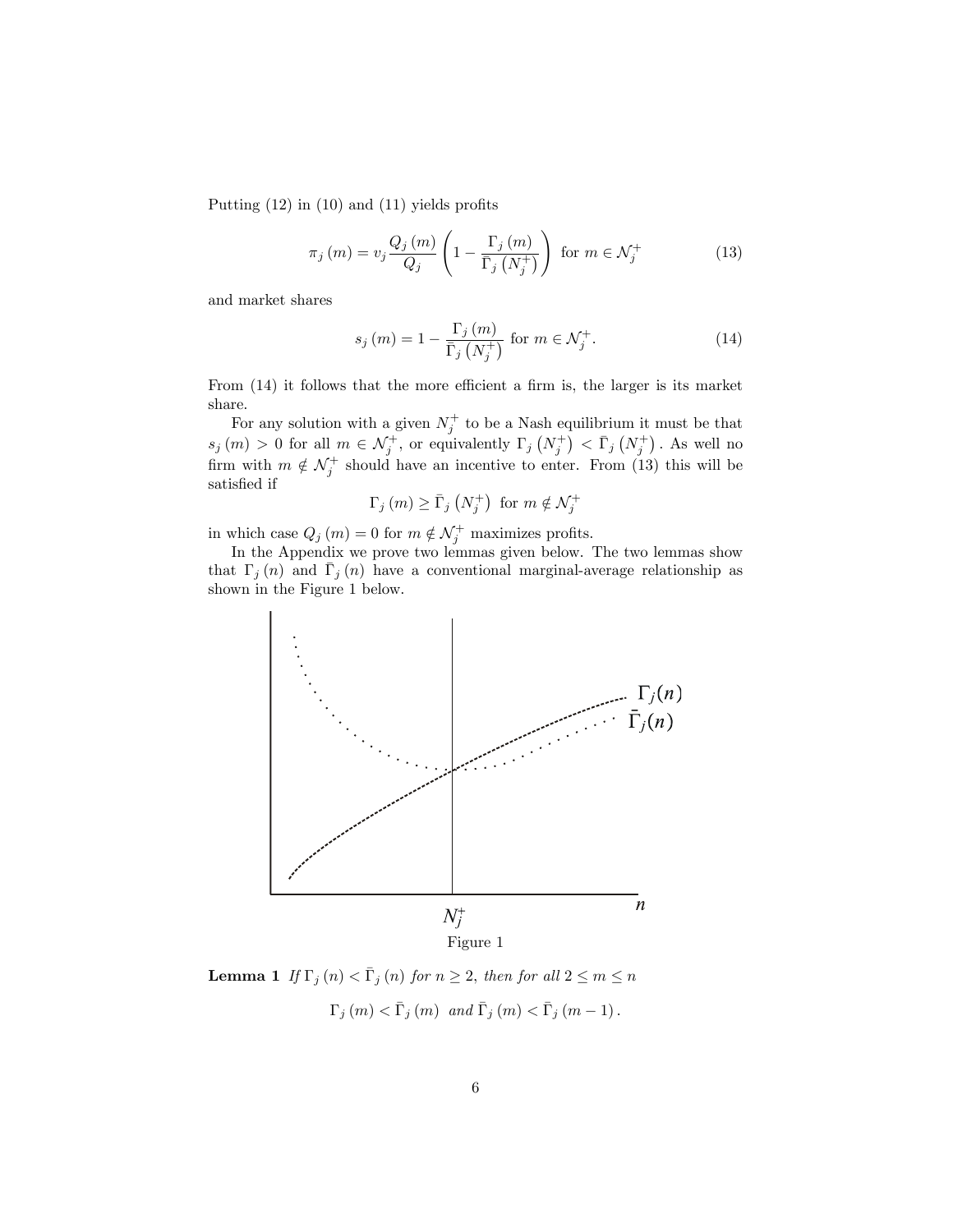**Lemma 2** If  $\Gamma_j(n) \geq \overline{\Gamma}_j(n)$  then for all  $m \geq n$ 

$$
\Gamma_{j}(m) \geq \bar{\Gamma}_{j}(m) \text{ and } \bar{\Gamma}_{j}(m+1) \geq \bar{\Gamma}_{j}(m).
$$

Basically if  $\Gamma_j (n) < \overline{\Gamma}_j (n)$  then  $\overline{\Gamma}_j (m)$  is decreasing for  $m \leq n$  and the marginal firm with  $\Gamma_j(n)$ , finding that it is more efficient than the average firm with  $\bar{\Gamma}_j(n)$ , enters and causes  $\bar{\Gamma}_j(n)$  to fall. Entry continues until the marginal firm does not find it profitable to enter, with  $N_j^+$  determined by the intersection of  $\Gamma_j(n)$  and  $\overline{\Gamma}_j(n)$  as in Figure 1. This is summarized in the following result proven in the Appendix.

**Theorem 3** A Nash equilibrium exists with  $N_j^+ \geq 2$ , it is unique, and is the  $maximum n that satisfies$ 

$$
\Gamma_{j}\left(n\right) < \bar{\Gamma}_{j}\left(n\right).
$$

From  $(13)$  and  $(14)$  costs and profits for firm m are

$$
C_j(m) = v_j s_j(m) (1 - s_j(m))
$$
 and  $\pi_j(m) = v_j s_j(m)^2$ . (15)

Total profits in industry  $j$  are

$$
\pi_j \equiv \sum_{m \in \mathcal{N}_j^+} \pi_j(m) = v_j \sum_{m \in \mathcal{N}_j^+} s_j(m)^2 = v_j \tilde{\pi}_j
$$

where

$$
\tilde{\pi}_{j} \equiv \sum_{m \in \mathcal{N}_{j}^{+}} s_{j}(m)^{2} = \frac{1}{N_{j}^{+}} + \sum_{m \in \mathcal{N}_{j}^{+}} \left( s_{j}(m) - \frac{1}{N_{j}^{+}} \right)^{2} \tag{16}
$$

is the rate of profit on sales, as well as the Herfindahl index of industry concentration. It follows that the rate of profit is bounded as  $\frac{1}{N_j^+} \leq \tilde{\pi}_j < 1$  with  $\tilde{\pi}_j$ attaining its lower bound  $\tilde{\pi}_j = \frac{1}{N}$  $\frac{1}{N_j^+}$  if and only if  $s_j^* = 1$  (all producing firms are efficient).

Using  $C_j(m) = v_j s_j(m) (1 - s_j(m))$  and Shephard's lemma, the amount of factor *l* used by firm  $m \in \mathcal{N}_j^+$  is

$$
K_{jl}\left(m\right) = \frac{\partial C_j\left(m\right)}{\partial \omega_l} = \frac{v_j\left(1 - s_j\left(m\right)\right)s_j\left(m\right)\beta_{jl}}{\omega_l}.\tag{17}
$$

Summing over  $m \in \mathcal{N}_j^+$  yields the amount of factor l used by industry j as

$$
K_{jl} = \frac{v_j \left(1 - \tilde{\pi}_j\right) \beta_{jl}}{\omega_l}.
$$
\n<sup>(18)</sup>

Summing  $\omega_l K_{jl}$  over  $j \in \mathcal{G}$  and using  $E_l = 1$  yields

$$
\omega = v \left( I - \tilde{\pi}_d \right) B \tag{19}
$$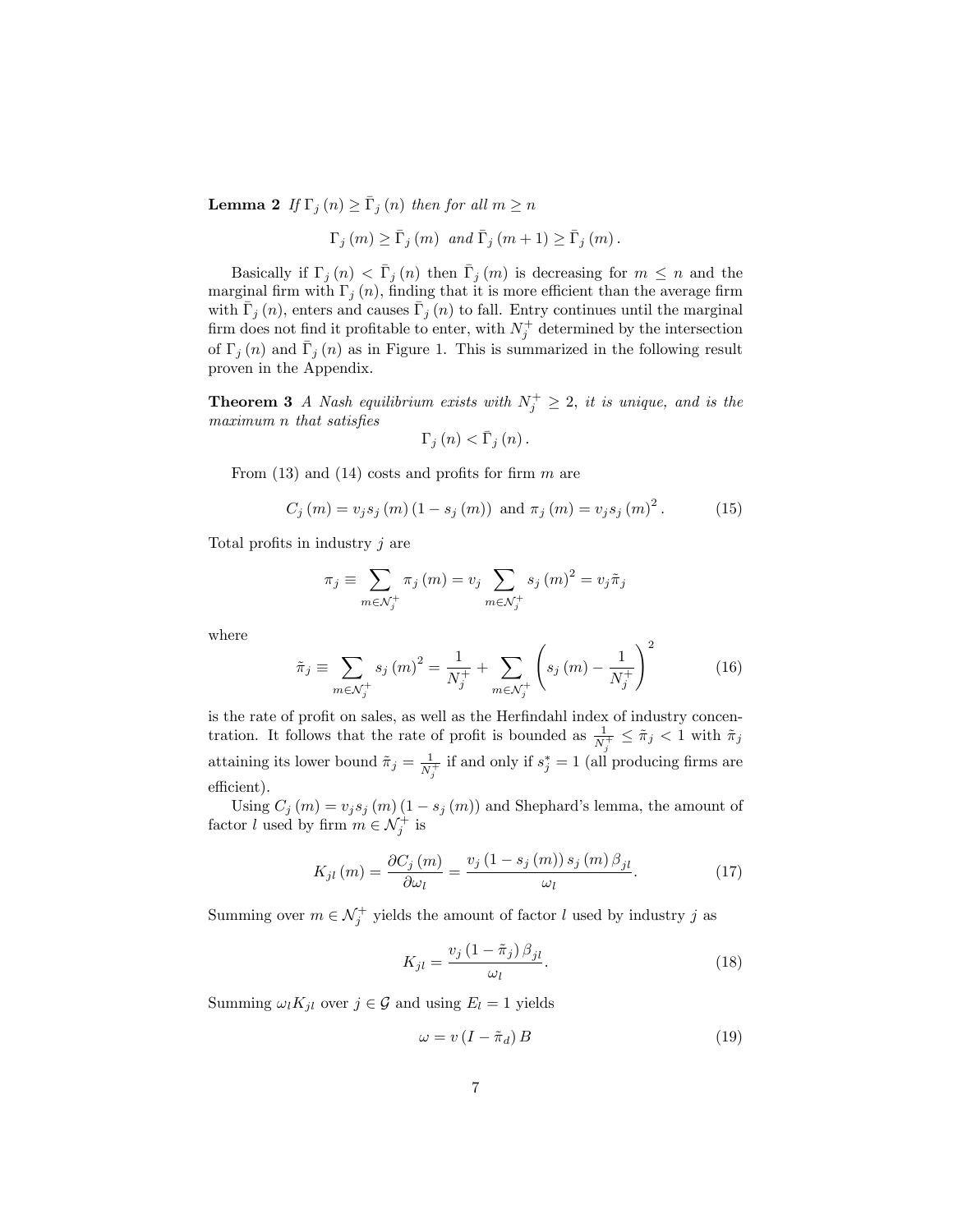where  $\tilde{\pi}_d$  is a  $G \times G$  diagonal matrix with  $\tilde{\pi}_d \equiv diag[\tilde{\pi}_j].$ 

Using (17) we have  $Q_j(m) = s_j(m) Q_j$  where output of industry j is

$$
Q_{j} = \frac{1}{\bar{\Gamma}_{j} \left( N_{j}^{+} \right) \left( 1 - \tilde{\pi}_{j} \right)} \prod_{l=1}^{F} K_{jl}^{\beta_{jl}} = \frac{1}{\Gamma_{j}} \prod_{l=1}^{F} K_{jl}^{\beta_{jl}} \tag{20}
$$

and

$$
\Gamma_{j} \equiv \bar{\Gamma}_{j} \left( N_{j}^{+} \right) (1 - \tilde{\pi}_{j}) = \bar{\Gamma}_{j} \left( N_{j}^{+} \right) \sum_{m \in \mathcal{N}_{j}^{+}} s_{j} \left( m \right) (1 - s_{j} \left( m \right)) = \sum_{m \in \mathcal{N}_{j}^{+}} s_{j} \left( m \right) \Gamma_{j} \left( m \right).
$$
\n(21)

One of the inefficiencies of a non-competitive market structure is that it allows inefficient firms to operate. Here  $\Gamma_j$  is a measure of this technological inefficiency with  $\Gamma_j \geq \Gamma_j^*$  and equality if and only if  $s_j^* = 1$ ; that is if all firms in industry j use the most efficient technology.

### 2.2 Dividend Income

Household  $i's$  share of the profits from industry j are

$$
\mu_{ji} \equiv \frac{\sum_{m \in \mathcal{N}_j^+} s_j (m)^2 \mu_{ji} (m)}{\tilde{\pi}_j} \text{ with } \sum_{i=1}^H \mu_{ji} = 1.
$$

Define the  $G \times H$  matrix  $M \equiv [\mu_{ji}]$ , which is a stochastic matrix as

$$
M\iota_H=\iota_G.
$$

Because M is a function only of  $\mu_{ii} (m)$ ,  $\Gamma_j (m)$  for all  $i \in \mathcal{H}, m \in \mathcal{N}_j, j \in \mathcal{G}$ , it can be calculated independently of the equilibrium  $v, \omega, y$ . Dividend income for household i then is

$$
\delta_{i} = \sum_{j=1}^{G} \sum_{m \in \mathcal{N}_{j}^{+}} v_{j} \mu_{ji}(m) s_{j}(m)^{2} = \sum_{j=1}^{G} v_{j} \tilde{\pi}_{j} \mu_{ji}
$$

and so from (5) we have

$$
y = \omega E + v\tilde{\pi}_d M. \tag{22}
$$

#### 2.3 The General Equilibrium Solution

We now show that the equilibrium exists and is unique. The basic result is the following.

**Theorem 4** v is the unique strictly positive solution to  $v = vD$  and  $v_{\text{G}} = 1$ where the  $G \times G$  stochastic matrix D is given by

$$
D \equiv (I - \tilde{\pi}_d) BEA + \tilde{\pi}_d MA.
$$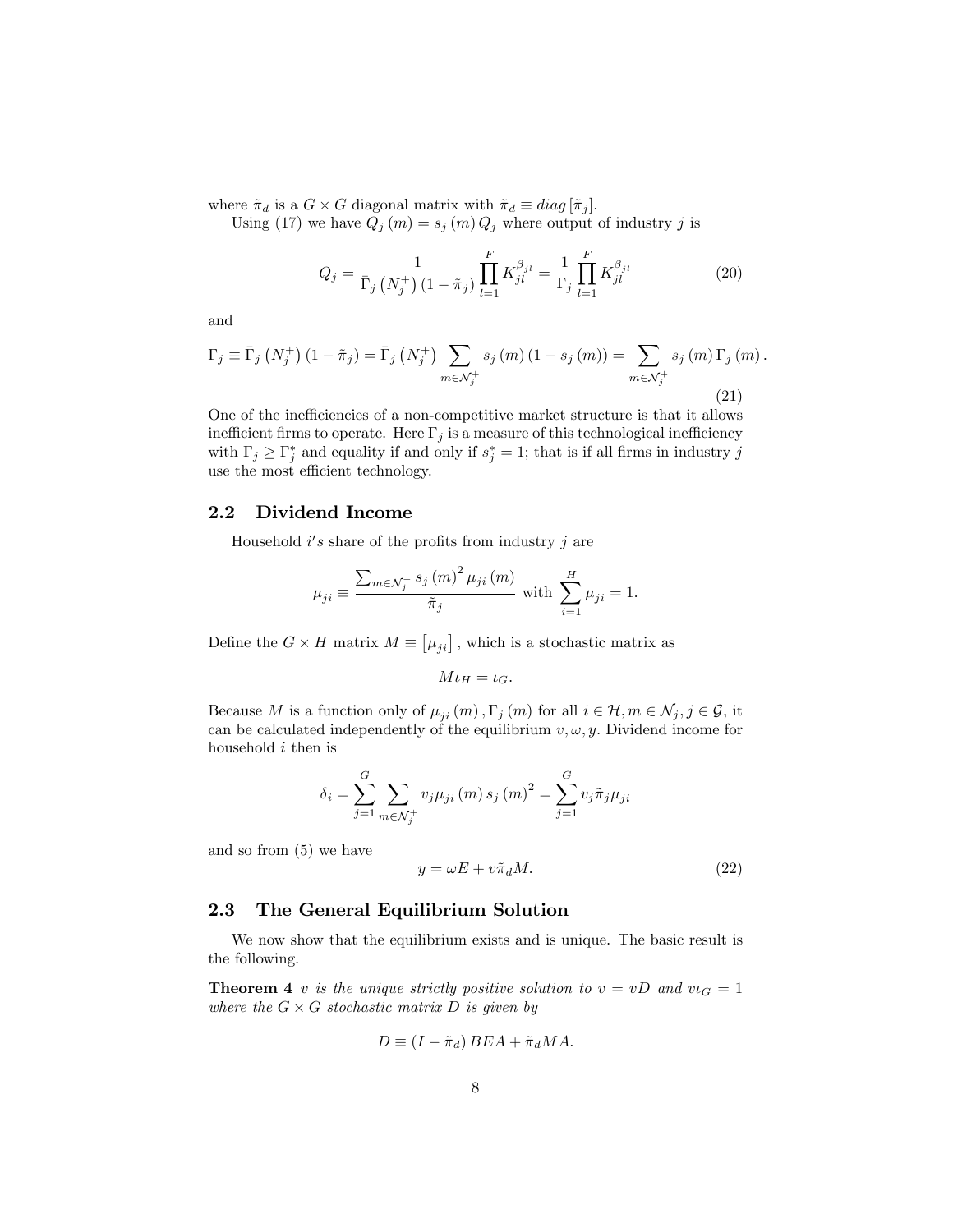**Proof.** From  $(6)$ ,  $(19)$ ,  $(22)$  we have

$$
v = yA, \ \omega = v(I - \tilde{\pi}_d)B, \text{ and } y = \omega E + v\tilde{\pi}_d M. \tag{23}
$$

Thus

$$
v = yA = \omega EA + v\tilde{\pi}_d MA = v(I - \tilde{\pi}_d) BEA + v\tilde{\pi}_d MA = v((I - \tilde{\pi}_d) BEA + \tilde{\pi}_d MA).
$$

As  $0 \leq \tilde{\pi}_j < 1$  the elements of B, E, A are strictly positive. The elements of  $M$  are non-negative. It follows that the elements of  $D$  are strictly positive. Furthermore  $D$  is a stochastic matrix as

$$
D\iota_G = (I - \tilde{\pi}_d) BEA\iota_G + \tilde{\pi}_d MA\iota_G = (I - \tilde{\pi}_d) BEL_H + \tilde{\pi}_d Mu_H
$$
  
= 
$$
(I - \tilde{\pi}_d) B\iota_F + \tilde{\pi}_d \iota_G = (I - \tilde{\pi}_d) \iota_G + \tilde{\pi}_d \iota_G = \iota_G.
$$

By the Perron-Frobenius theorem (see Grimmett and Stirzaker (1982)) there exists a unique strictly positive vector v that satisfies  $v_{\text{G}} = 1$ , and solves  $v = vD.$ 

From v we can then solve for  $\omega$  and y using (23). The vectors  $\omega$  and y are also both strictly positive with  $y \mu_H = 1$  and

$$
\omega \iota_F = 1 - v \tilde{\pi}_d \iota_G = 1 - \tilde{\pi}
$$

where the average rate of profit in the economy is

$$
\tilde{\pi} = \sum_{j=1}^{G} v_j \tilde{\pi}_j.
$$
\n(24)

Define  $q_{ij} \equiv \frac{Q_{ij}}{Q_j}$  $\frac{Q_{ij}}{Q_j}$  as the share of good j going to household i. The equilibrium allocation, denoted by  $\{q_{ij}, K_{jl}, \Gamma_j\}$ , is given by

$$
q_{ij} = \frac{y_i \alpha_{ij}}{v_j}, K_{jl} = \frac{v_j (1 - \tilde{\pi}_j) \beta_{jl}}{\omega_l}, \Gamma_j = \sum_{m \in \mathcal{N}_j^+} s_j(m) \Gamma_j(m) \text{ for all } i \in \mathcal{H}, j \in \mathcal{G}, l \in \mathcal{F}.
$$
\n
$$
(25)
$$

In the allocation  $\{q_{ij}, K_{jl}, \Gamma_j\}$  the  $q_{ij}$  determine whether a given level of production  $Q_j$  is efficiently allocated amongst the H households; the  $K_{jl}$  determine whether the given factor endowments are efficiently allocated amongst the  $G$ industries; the  $\Gamma_j$  determine (relative to  $\Gamma_j^*$ ) the technological efficiency of each industry.

Solving  $v = vD$  is straightforward. One method is the recursion

$$
v^t = v^{t-1}D
$$

with any non-negative initial  $v^0$  satisfying  $v^0 \iota_G = 1$ . Since all eigenvalues of D except for  $\lambda_1 = 1$  satisfy  $|\lambda_j| < 1$ , it follows that  $v^t \to v$  exponentially. An alternative method that generates an exact solution is to solve the linear system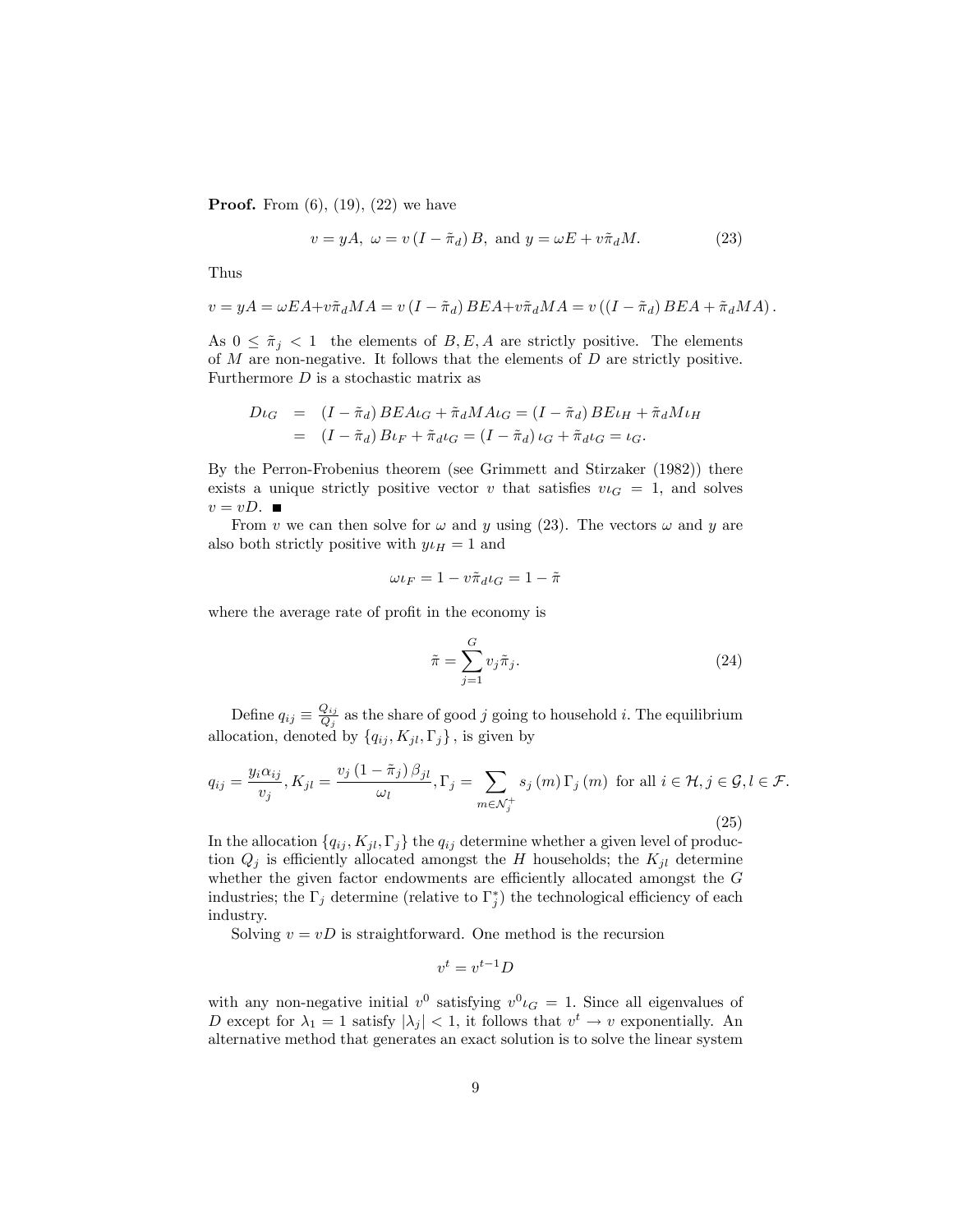of equations  $v = vD$  for v. To this end partition D and v as

$$
D = \begin{bmatrix} D_{11} & D_{12} \\ D_{21} & D_{22} \end{bmatrix} \text{ and } v = \begin{bmatrix} v_1 & v_2 \end{bmatrix}
$$

where  $D_{12}$  and  $D_{21}$  are column and row vectors with  $G-1$  elements, and  $D_{22}$ and  $v_2$  are scalars. Since the rows of D sum to 1, and since  $D_{12}$  has strictly positive elements, the matrix  $(I - D_{11})^{-1} = \sum_{k=0}^{\infty} D_{11}^{k}$  exists and has strictly positive elements. The solution is then

$$
v_1 = \frac{D_{21} (I - D_{11})^{-1}}{1 + D_{21} (I - D_{11})^{-1} \iota_{G-1}}, v_2 = \frac{1}{1 + D_{21} (I - D_{11})^{-1} \iota_{G-1}}.
$$

We note here that we have assumed that all elements of  $A, B, E$  are strictly positive. It is possible to allow weak inequalities and instead assume that BEA is indecomposable, which means that the economy cannot be split into noninteracting sub-economies. This is addressed in a competitive version of this model in Sampson (2013).

### 3 Efficiency

We now seek the conditions under which imperfectly competition allocation  ${q_{ij}, K_{jl}, \Gamma_j}$  in (25) is efficient. Consider a benevolent central planner that maximizes social welfare  $U$ , the weighted sum of individual utilities as

$$
U = \sum_{i=1}^{H} y_i^* U_i
$$

where the  $1 \times H$  vector of strictly positive utility weights  $y^* \equiv [y_i^*]$  is chosen to satisfy the normalization  $y^* \iota_H = 1$ .

Let  $K_{jl}^*$  be the optimal amount of factor l allocated to industry j. The central planner uses the most efficient production functions available, so that if  $Q_j^*$  is the optimal production of good  $j$  then

$$
Q_j^* = \frac{1}{\Gamma_j^*} \prod_{l=1}^F (K_{jl}^*)^{\beta_{jl}}.
$$

Define  $Q_{ij}^*$  as the optimal amount of good j given to household i, and define  $q_{ij}^* = \frac{Q_{ij}^*}{Q_j^*}$  as the share of good j. We have

$$
U = \sum_{j=1}^{G} y_i^* \sum_{i=1}^{H} \alpha_{ij} \ln (q_{ij}^* Q_j^*) = \sum_{j=1}^{G} y_i^* \sum_{i=1}^{H} \alpha_{ij} \ln (q_{ij}^*) + \sum_{j=1}^{G} v_j^* \left( \sum_{l=1}^{F} \beta_{jl} \ln (K_{jl}^*) - \ln (\Gamma_j^*) \right).
$$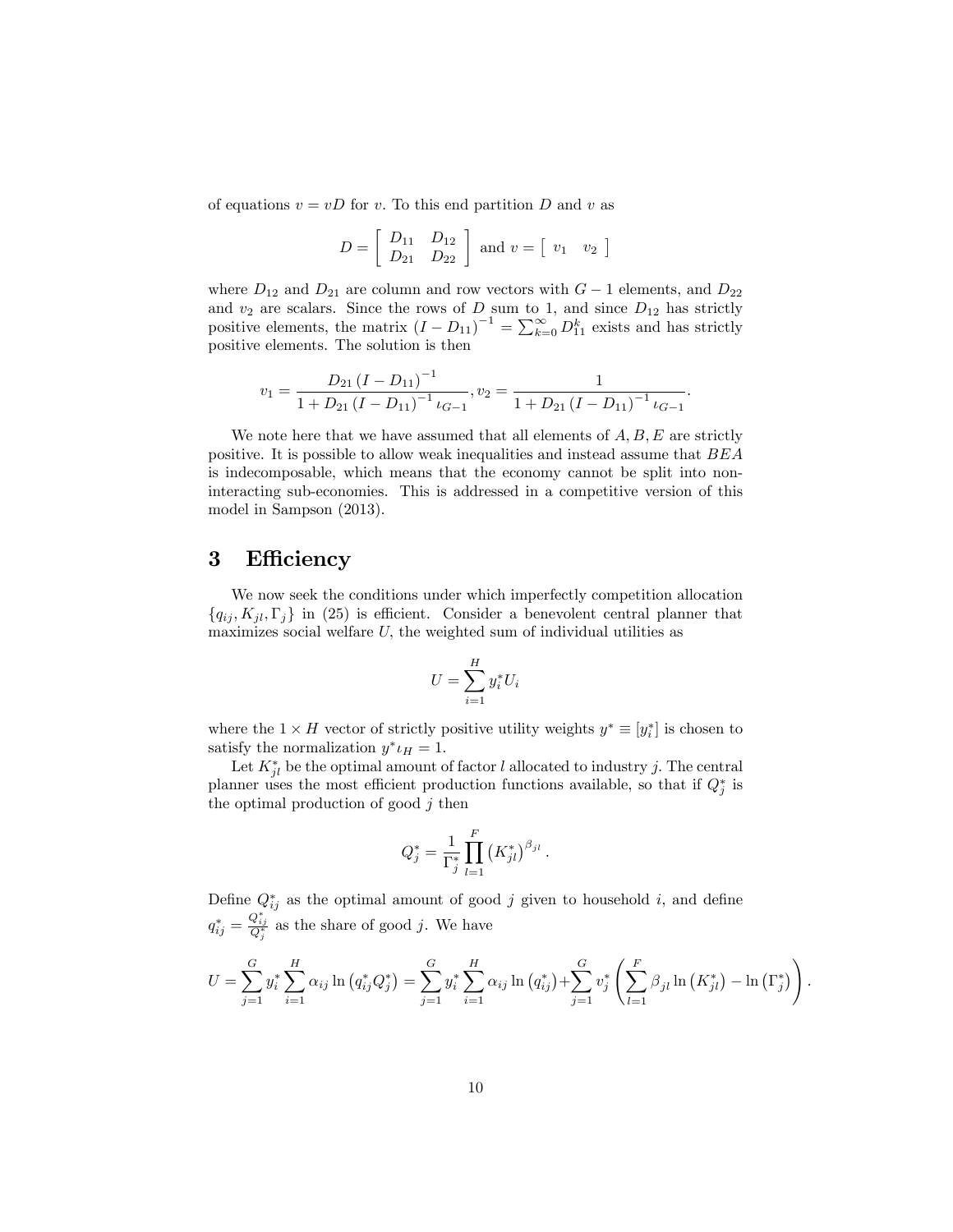The efficient allocation  $\left\{ q_{ij}^*, K_{jl}^*, \Gamma_j^* \right\}$  then solves

$$
\max_{q_{ij}^*, K_{jl}^*} U \text{ subject to } \sum_{i=1}^H q_{ij}^* = 1 \text{ and } \sum_{j=1}^G K_{jl}^* = 1. \tag{26}
$$

The solution to (26) is the allocation  $\left\{ q_{ij}^*, K_{jl}^*, \Gamma_j^* \right\}$  where

$$
q_{ij}^* = \frac{y_i^* \alpha_{ij}}{v_j^*}, K_{jl}^* = \frac{v_j^* \beta_{jl}}{\omega_l^*}
$$
 (27)

and where the  $1 \times G$  vector  $v^* \equiv [v_j^*]$  and  $1 \times F$  vector  $\omega^* = [\omega_l^*]$  can be computed from the given  $y^*$  as

$$
v^* \equiv y^* A
$$
 and  $\omega^* \equiv v^* B = y^* A B$ .

We now seek the conditions under which  $\{q_{ij}, K_{jl}, \Gamma_j\}$  and  $\left\{q_{ij}^*, K_{jl}^*, \Gamma_j^*\right\}$  are the same for some strictly positive  $y^*$  satisfying  $y^* \iota_H = 1$ . We first show that if  $\{q_{ij}, K_{jl}, \Gamma_j\}$  is efficient it can only be relative to the observed distribution of income; that is for  $y^* = y$ , and hence  $v = v^*$ . The proof is as follows: Suppose for all  $i \in \mathcal{H}$ ,  $j \in \mathcal{G}$  that

$$
\frac{y_i \alpha_{ij}}{v_j} \equiv q_{ij} = q_{ij}^* \equiv \frac{y_i^* \alpha_{ij}}{v_j^*}
$$

for some  $y^*$ . Since  $\alpha_{ij} > 0$  it follows that  $\frac{y_i}{v_j} = \frac{y_i^*}{v_j^*}$ . Summing over i and using  $\sum_{i=1}^{H} y_i = \sum_{i=1}^{H} y_i^* = 1$  yields  $v_j = v_j^*$  for all  $j \in \mathcal{G}$ , which in turn implies that  $y_i = y_i^*$  for all  $i \in \mathcal{H}$ .

We now show that for the imperfectly competitive equilibrium  $\{q_{ij}, K_{jl}, \Gamma_j\}$ to be efficient it must be that the rate of profit is the same for all industries.

**Theorem 5** If the allocation  $\{q_{ij}, K_{jl}, \Gamma_j\}$  is efficient then  $\tilde{\pi}_j = \tilde{\pi}$  for all  $j \in \mathcal{G}$ .

**Proof.** Given  $v^* = v$  we have

$$
\frac{v_j(1-\tilde{\pi}_j)\beta_{jl}}{\omega_l}=K_{jl}=K_{jl}^*=\frac{v_j\beta_{jl}}{\omega_l^*} \text{ for all } j\in\mathcal{G}, l\in\mathcal{F}.
$$

Since  $\beta_{jl} > 0$  it follows that  $(1 - \tilde{\pi}_j) \omega_l^* = \omega_l$ . Summing over l and using  $\sum_{l=1}^{F} \omega_l^* = 1$  and  $\sum_{l=1}^{F} \omega_l = 1 - \tilde{\pi}$  we have  $\tilde{\pi}_j = \tilde{\pi}$  for all  $j \in \mathcal{G}$ .

Finally for the imperfectly competitive equilibrium  $\{q_{ij}, K_{jl}, \Gamma_j\}$  to be efficient it must be that all firms with positive output are efficient, or from  $(25)$ that

$$
\Gamma_j = \sum_{m=1}^{N_j^+} s_j(m) \Gamma_j(m) = \Gamma_j^*.
$$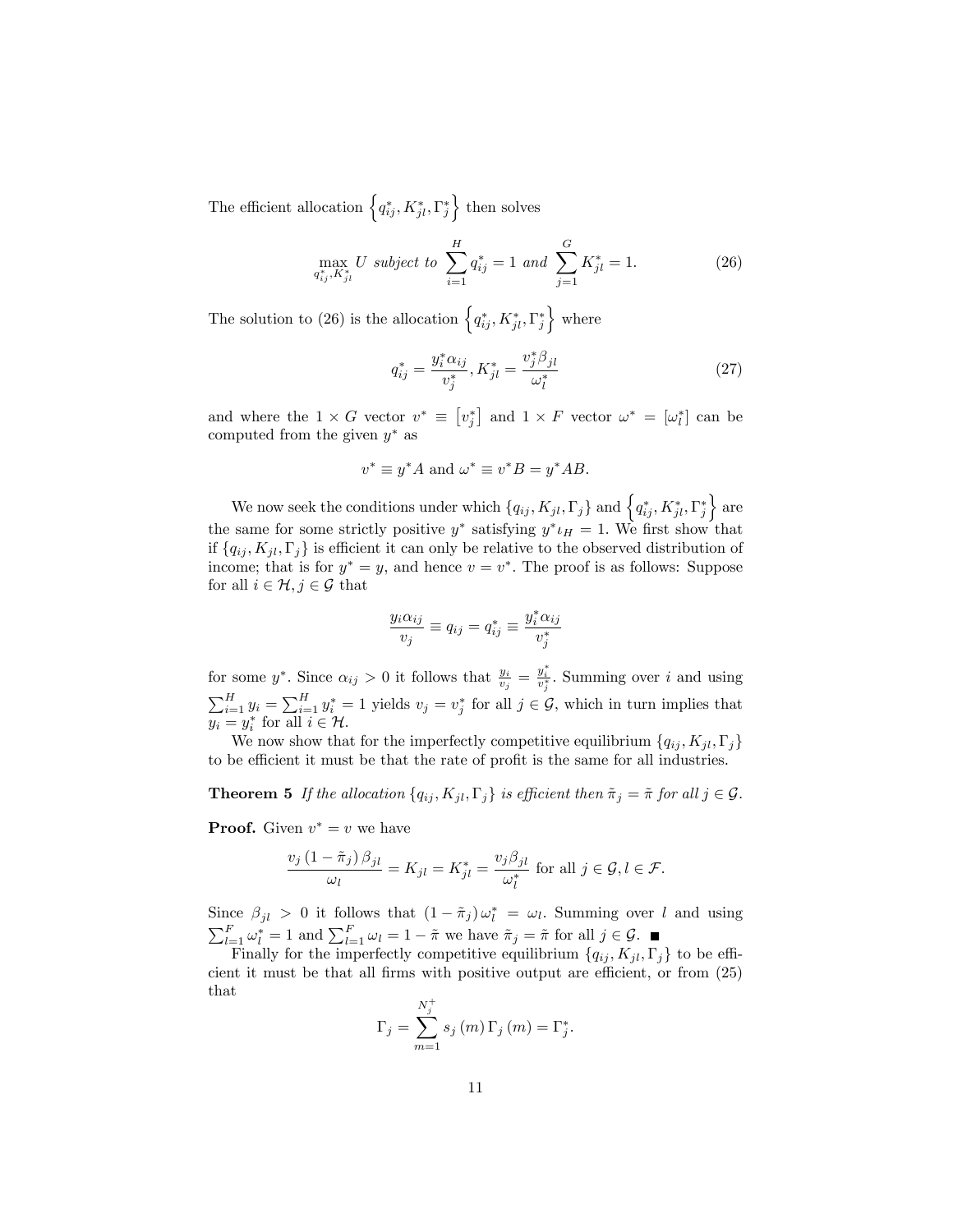This can only be true if  $\Gamma_j (m) = \Gamma_j^*$  and  $s_j (m) = \frac{1}{N_j^*}$  for all  $m \in N_j^+ = N_j^*$ . From (16) the rate of profit is then  $\tilde{\pi}_j = \frac{1}{N_j^*}$  for all  $j \in \mathcal{G}$ . But we have already seen that the rates of profits must be equalized and so it must be that for some  $N^* > 1$  that  $N_j^* = N^*$  for all  $j \in \mathcal{G}$ .

That is if the allocation  $\{q_{ij}, K_{jl}, \Gamma_j\}$  is to be efficient it must be that each industry in the economy has an identical number of firms  $N^*$ , that each of these firms uses the most efficient technology with  $\Gamma_j = \Gamma_j^*$ , and consequently that the rate of profit is the same in all industries with  $\tilde{\pi}_j = \frac{1}{N^*}$  for all  $j \in \mathcal{G}$ .

In addition it must that no inefficient firm has an incentive to produce. This will be satisfied if for all  $j \in \mathcal{G}$ 

$$
\Gamma_j(N^*+1) > \bar{\Gamma}_j(N^*) = \frac{N^*}{N^*-1} \Gamma_j^*
$$
 or  $\frac{\Gamma_j(N^*+1)}{\Gamma_j^*} > \frac{N^*}{N^*-1}$ .

This leads us to the following necessary and sufficient conditions for efficiency of the imperfectly competitive equilibrium.

**Theorem 6** The allocation  $\{q_{ij}, K_{jl}, \Gamma_j\}$  in (25) is efficient if and only if for all  $j \in \mathcal{G}$  there is a  $N^* > 1$  such that 1)  $N_j^* = N^*$  (and so  $\tilde{\pi}_j = \frac{1}{N^*}$ ) and 2)  $\frac{\Gamma_j (N^*+1)}{\Gamma_j^*} > \frac{N^*}{N^*-1}.$ 

# 4 Optimal Competition Policy

It follows from Theorem  $6$  that imperfect competition can be efficient. Any market structure from duopoly  $N^* = 2$  to perfect competition  $N^* = \infty$  is consistent with efficiency as long as 1) there are an identical number of firms in each industry and hence the same rate of profit across industries, and 2) all firms that are producing use the most efficient technology  $\Gamma_j^*$ . If these conditions do not hold then the equilibrium will be inefficient and there is room for competition policy to improve welfare. But the reason the equilibrium would be inefficient is not because firms restrict output. Rather the inefficiency is due to imperfect competition allowing inefficient firms with  $\Gamma_j(m) > \Gamma_j^*$  to operate and make positive profits, or to imperfect competition allowing differential rates of profit  $\tilde{\pi}_j \neq \tilde{\pi}$  to distort factor allocation across industries. An industry with a below average rate of profit  $\tilde{\pi}_j < \tilde{\pi}$  restricts output too little for efficiency.

The rate of profit  $\tilde{\pi}_j$  plays a similar role to a tax rate  $\tau_j$  with profits are paid to shareholders instead of the government. The requirement for a uniform rate of proÖt is similar to the requirement for uniform commodity taxation in the optimal taxation literature, as in Atkinson and Stiglitz (1976). In a competitive version of this model with taxation (see Sampson (2007, 2)) it is shown that a uniform tax rate  $\tau_j = \tau$  is required for efficiency, and for the same reason we obtain the uniform rate of profit result: to insure factors of production are optimally allocated across industries.

Both optimal taxation and optimal competition policy are fundamentally general equilibrium problems. Just as it is not optimal to adjust rates of taxation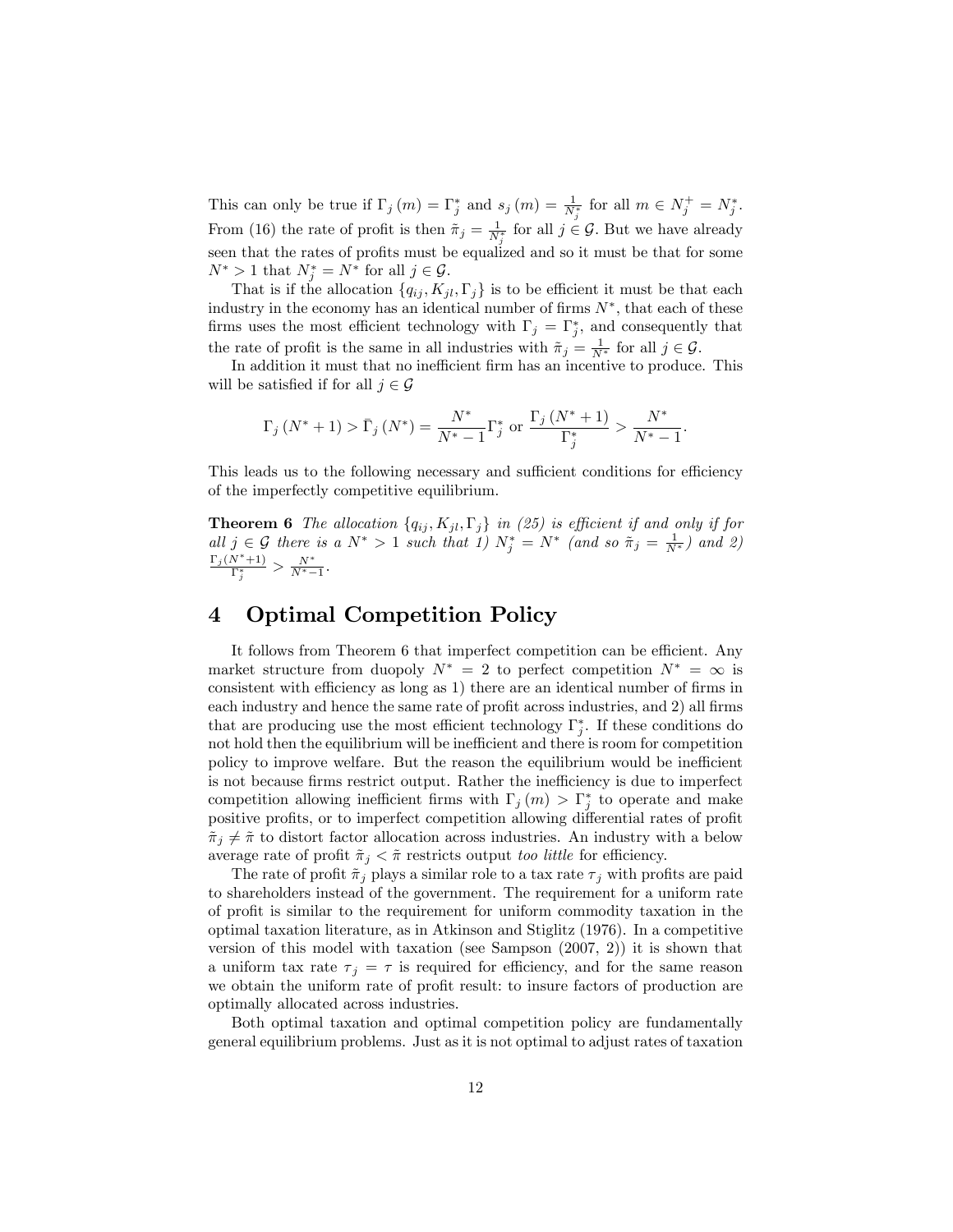on an industry-by-industry basis, so too it is not optimal to adjust market structure on an industry-by-industry basis. To illustrate suppose all industries except industry 1 satisfy Theorem 6 as

$$
N_j^+ = N_j^* = N^* \text{ for } 2 \le j \le G \text{ and } N_1^+ = N_1^* > N^*.
$$

In this case industry 1 has too many firms, or equivalently too low a rate of profit, as

$$
\tilde{\pi}_1 = \frac{1}{N_1^*} < \tilde{\pi} = \frac{1}{N^*}.
$$

Industry 1 is not restricting output enough. Competition policy that made industry 1 more competitive by increasing  $N_1^*$  or reducing  $\tilde{\pi}_1$  would take the economy farther away from the efficiency conditions in Theorem 6.

Optimal competition policy in a general equilibrium setting is more difficult than suggested by partial equilibrium. In our model optimal competition policy would somehow have to: 1) induce inefficient firms to exit and 2) insure that each industry has the same number of efficient firms and hence the same rate of proÖt. If competition policy succeeded in doing this, the resulting equilibrium would be efficient. But it will also have effects on income  $y$ , and these income effects mean that there will generally be losers relative to the inefficient status quo equilibrium. It will then be in the interest of these losers to block implementation of this policy. So optimal competition policy may not be politically viable unless in addition to the requirements of Theorem 6 it is able to achieve a Pareto dominating allocation where there are no losers.

It is possible remove the complicating income effects of competition policy by imposing two restrictions on the model. The first is to assume that households invest by industry and not by firm so that

$$
\mu_{ji}(m) = \mu_{ji} \text{ for all } i \in \mathcal{H}, j \in \mathcal{G}, m \in \mathcal{N}_j.
$$

This means that the matrix  $M = [\mu_{ji}]$  is independent of the  $\Gamma_j (m)' s$ , and so is invariant to any changes in market structure caused by competition policy. The second restriction is stronger, and is to assume that  $M$  takes the particular form

$$
M = BE.
$$

This assumption insures that any change in dividend income  $\delta_i$  caused by competition policy is exactly compensated for by a change in factor income  $\sum_{l=1}^{F} \omega_l E_{li}$ . This follows since if  $M = BE$  then

$$
D = (I - \tilde{\pi}_d) BEA + \tilde{\pi}_d MA = (I - \tilde{\pi}_d) BEA + \tilde{\pi}_d BEA = BEA
$$

and so v in  $v = vD$  is invariant to competition policy, and hence so is

$$
y = v(I - \tilde{\pi}_d) BE + v\tilde{\pi}_d M = v(I - \tilde{\pi}_d) BE + v\tilde{\pi}_d BE = vBE.
$$

For such an economy optimal competition policy is much simpler, it need only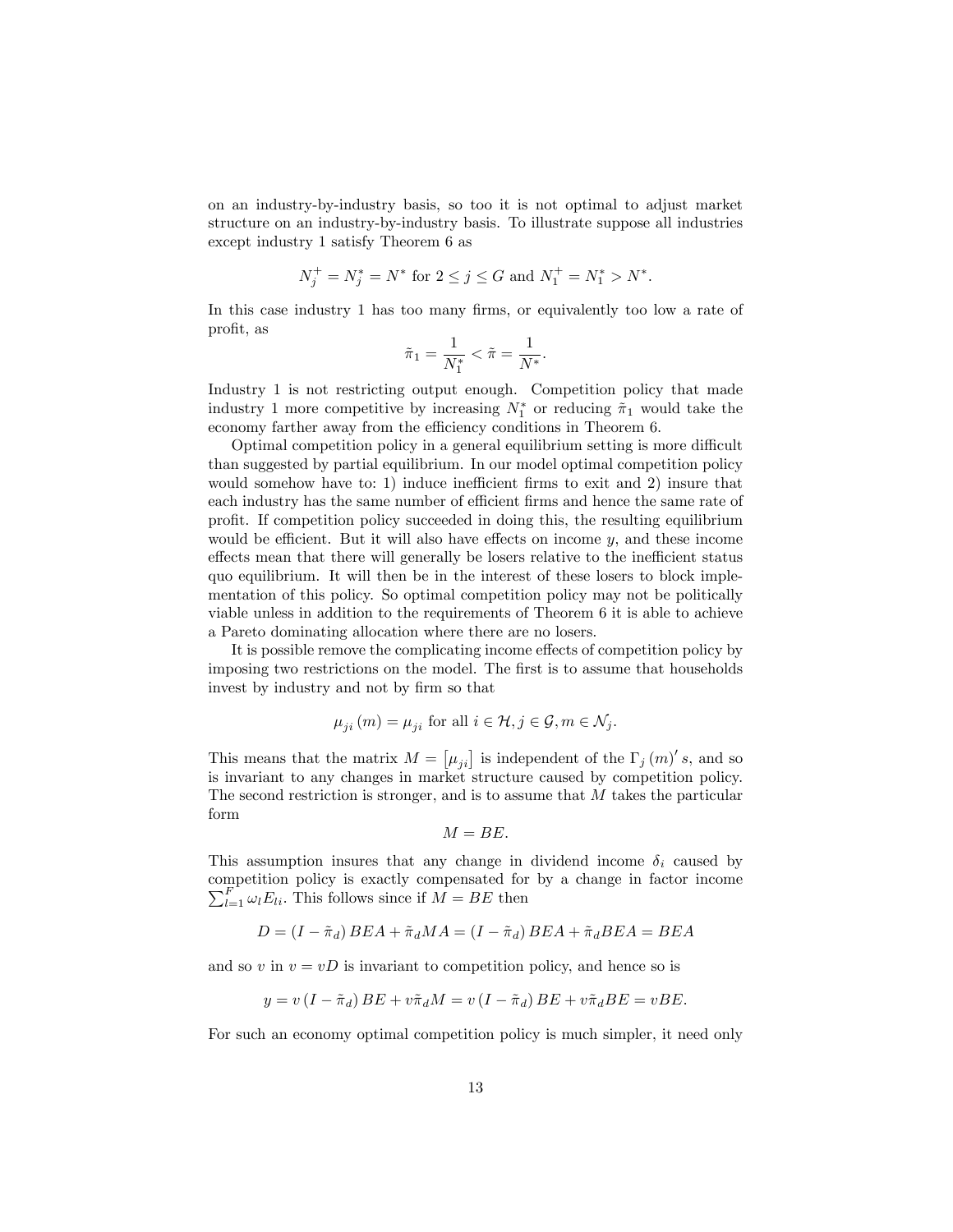worry about insuring that conditions of Theorem 6 are satisfied.

# 5 Conclusions

We have developed a computable general equilibrium model with imperfect competition, and with it we have derived positive results. An equilibrium exists, it is unique, and it can be easily computed. Contrary to the intuition from partial equilibrium, the resulting equilibrium can be efficient. When it is inefficient, it is not because firms restrict output, but rather because inefficient firms are allowed to operate, or because there are differential rates of profit across sectors. The close link between this result and the efficiency of uniform taxation in the optimal taxation literature suggests the possibility of a similar theory of optimal competition policy.

### 6 References

- 1. Arrow, K. (1986) "Rationality of Self and Others in an Economic System," in R. Hogarth and M. Reder, Eds., Rational Choice, 201-216,
- 2. Atkinson, A. and J. Stiglitz (1976) "The Design of Tax Structure: Direct Versus Indirect Taxation," Journal of Public Economics 6, 55-75.
- 3. Bonanno, G. (1990) "General Equilibrium Theory with Imperfect Competition," Journal of Economic Surveys 4, 297-328.
- 4. Clarke, R. and S. Davies (1982) "Market Structure and Price-Cost Margins," Economica 49, 277-287.
- 5. Cowling, K. and M. Waterson (1976) "Price Cost Margins and Market Structure," Economica 43, 267-274.
- 6. Gabszewocz, J. and J. Vial  $(1972)$  "Oligopoly 'A la Cournot' in a General Equilibrium Analysis," Journal of Economic Theory 4, 381-400.
- 7. Grimmett, G. and D. Stirzaker, (1982) Probability and Random Processes, Clarendon Press, Oxford.
- 8. Mankiw, N., and M. Whinston, (1986) "Free Entry and Social Inefficiency," The RAND Journal of Economics, 17, 1, 48-58.
- 9. Sampson, M. (2013) "Pareto Improving Tax Reform," Discussion Paper: Concordia University.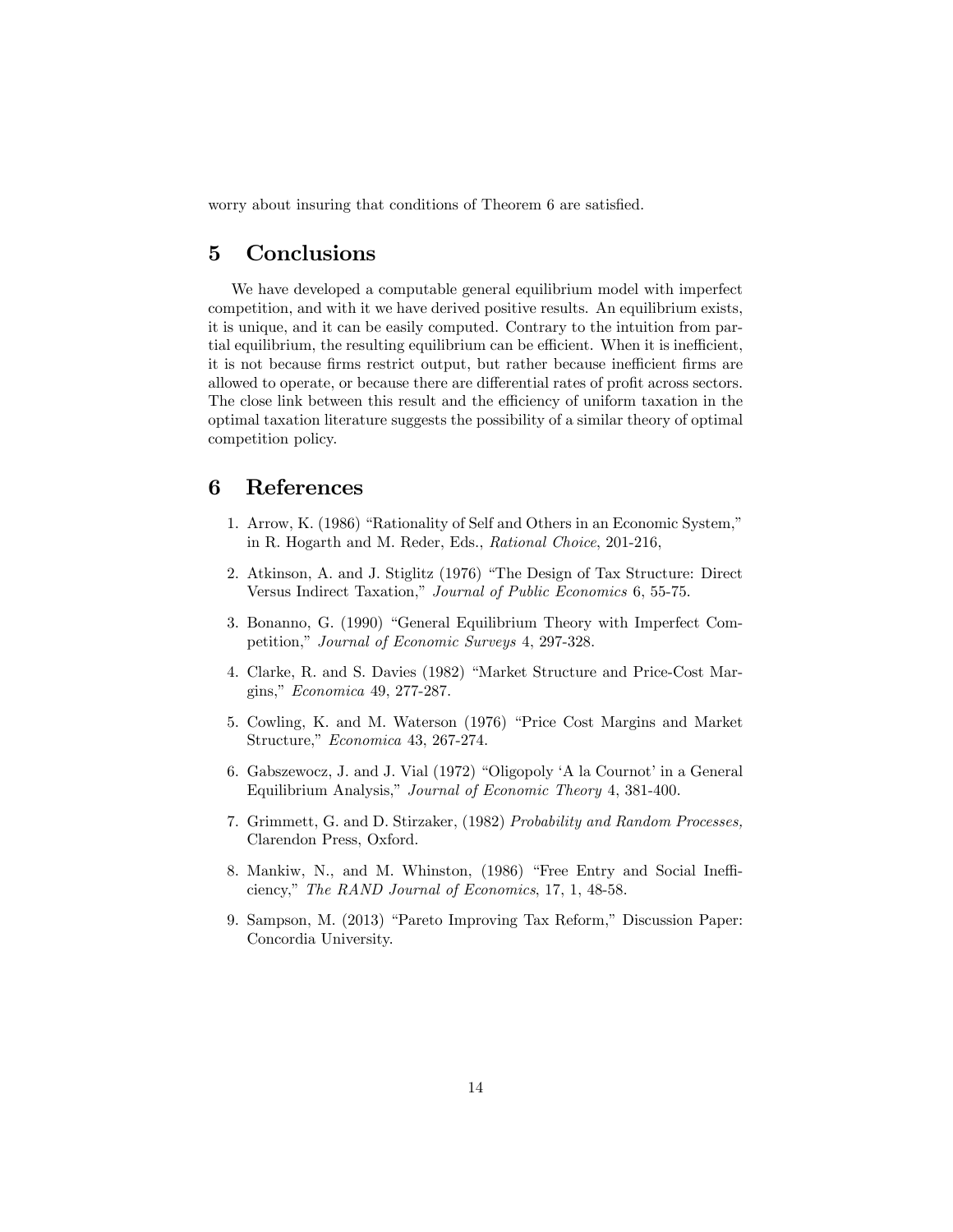# A Appendix

### A.1 Proof of Lemma 1

We seek to prove that if  $\Gamma_j (n) < \overline{\Gamma}_j (n)$  for  $n \geq 2$ , then for all  $2 \leq m \leq n$ 

 $\Gamma_j (m) < \bar{\Gamma}_j (m)$  and  $\bar{\Gamma}_j (m) < \bar{\Gamma}_j (m - 1)$ .

The proof is as follows: For  $n = 2$  the result holds as

$$
\Gamma_{j}\left(2\right) < \bar{\Gamma}_{j}\left(2\right) = \Gamma_{j}\left(1\right) + \Gamma_{j}\left(2\right) \text{ and } \bar{\Gamma}_{j}\left(2\right) = \Gamma_{j}\left(1\right) + \Gamma_{j}\left(2\right) < \bar{\Gamma}_{j}\left(1\right) = \infty.
$$

Suppose  $\Gamma_j(n) < \overline{\Gamma}_j(n)$  for  $n > 2$ . Then

$$
\bar{\Gamma}_{j}(n) = \frac{n-2}{n-1} \bar{\Gamma}_{j}(n-1) + \frac{\Gamma_{j}(n)}{n-1} < \frac{n-2}{n-1} \bar{\Gamma}_{j}(n-1) + \frac{\bar{\Gamma}_{j}(n)}{n-1}
$$

and so

$$
\left(1-\frac{1}{n-1}\right)\bar{\Gamma}_j\left(n\right)=\frac{n-2}{n-1}\bar{\Gamma}_j\left(n\right)<\frac{n-2}{n-1}\bar{\Gamma}_j\left(n-1\right).
$$

Since  $\frac{n-2}{n-1} > 0$  for  $n > 2$ , the result  $\overline{\Gamma}_j(n) < \overline{\Gamma}_j(n-1)$  follows. As well  $\Gamma_j(n-1) < \bar{\Gamma}_j(n-1)$  since

$$
\Gamma_j(n-1) \leq \Gamma_j(n) < \bar{\Gamma}_j(n) < \bar{\Gamma}_j(n-1).
$$

The general result then follows by induction.

#### A.2 Proof of Lemma 2

Here we prove that if  $\Gamma_j (n) \ge \bar{\Gamma}_j (n)$  then for all  $m \ge n$ 

$$
\Gamma_{j}\left(m\right) \geq \bar{\Gamma}_{j}\left(m\right) \text{ and } \bar{\Gamma}_{j}\left(m+1\right) \geq \bar{\Gamma}_{j}\left(m\right).
$$

The proof is as follows: Suppose that  $\Gamma_j (n) \geq \overline{\Gamma}_j (n)$  for  $n > 2$ . Since  $\Gamma_j (n) \leq$  $\Gamma_j(n+1)$  we have

$$
\bar{\Gamma}_{j}(n+1) = \frac{n-1}{n} \bar{\Gamma}_{j}(n) + \frac{\Gamma_{j}(n+1)}{n} \le \frac{n-1}{n} \Gamma_{j}(n) + \frac{\Gamma_{j}(n+1)}{n} \le \frac{n-1}{n} \Gamma_{j}(n+1) + \frac{\Gamma_{j}(n+1)}{n} = \Gamma_{j}(n+1)
$$

and so  $\Gamma_j (n + 1) \ge \overline{\Gamma}_j (n + 1)$  follows. From this result we then have

$$
\bar{\Gamma}_{j}(n+1) = \frac{n-1}{n} \bar{\Gamma}_{j}(n) + \frac{\Gamma_{j}(n+1)}{n} \ge \frac{n-1}{n} \bar{\Gamma}_{j}(n) + \frac{\bar{\Gamma}_{j}(n+1)}{n}
$$

so that

$$
\left(1 - \frac{1}{n}\right)\bar{\Gamma}_j\left(n + 1\right) = \frac{n-1}{n}\bar{\Gamma}_j\left(n + 1\right) \ge \frac{n-1}{n}\bar{\Gamma}_j\left(n\right)
$$